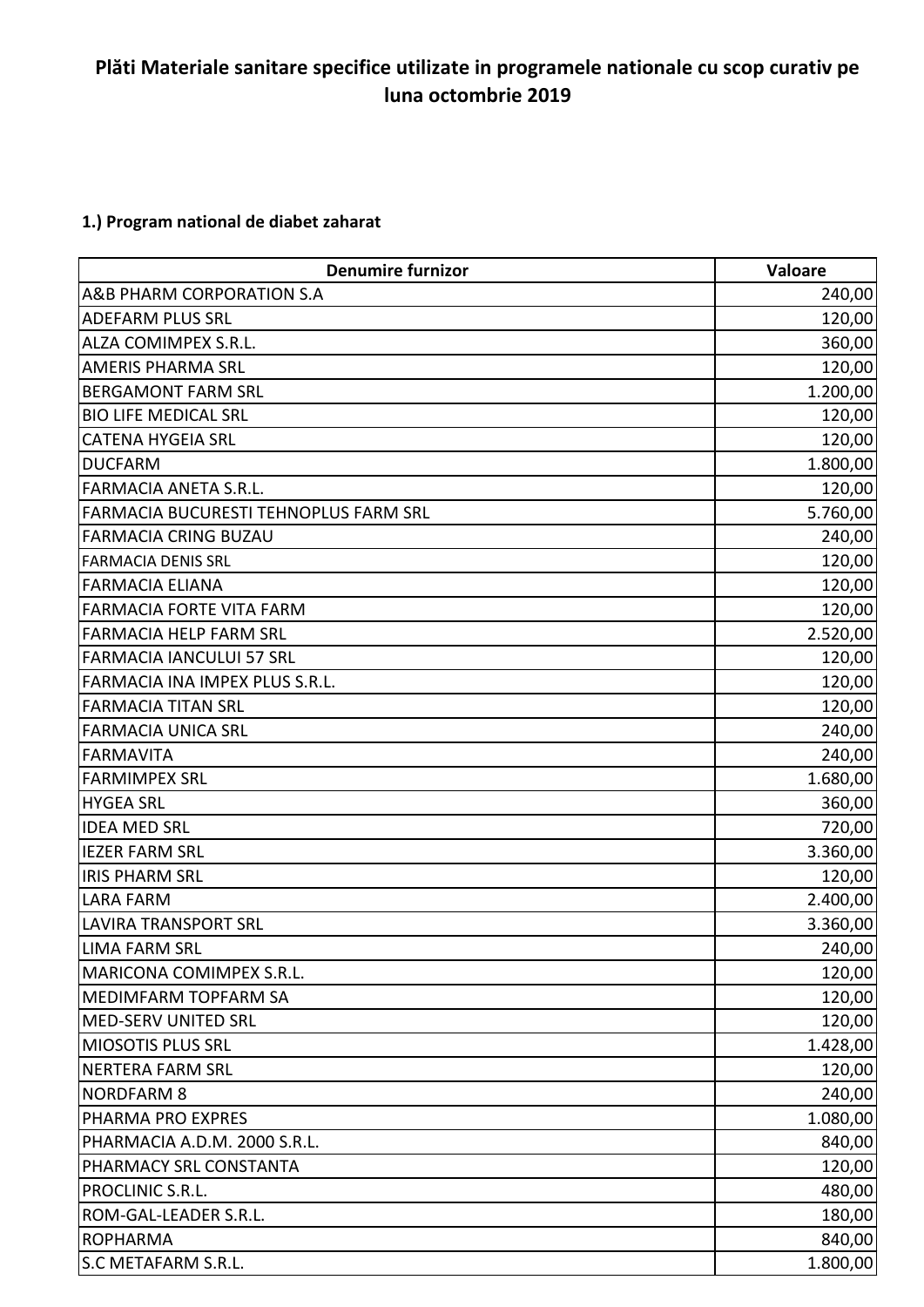| S.C. ALICAT GRUP S.R.L.               | 120,00    |
|---------------------------------------|-----------|
| S.C. ARNICA IMPEX S.R.L.              | 240,00    |
| S.C. ARNICA S.R.L.                    | 120,00    |
| S.C. CALIN FARM S.R.L.                | 120,00    |
| S.C. CATENA NINA S.R.L.               | 240,00    |
| S.C. CHIRMIS FARMIMPEX S.R.L.         | 360,00    |
| S.C. CRAITA SILVA IMPEX S.R.L.        | 240,00    |
| <b>S.C. CYNARA FARM-IMPEX SRL</b>     | 120,00    |
| S.C. DEMETRA PHARM S.R.L.             | 120,00    |
| S.C. ELISAN FARM S.R.L.               | 120,00    |
| S.C. FARMA RODITRIX S.R.L.            | 240,00    |
| S.C. FARMACEUTICA ARGESFARM S.A.      | 5.136,00  |
| S.C. FARMACIA ACSADEMIA S.R.L.        | 1.200,00  |
| S.C. FARMACIA ELENA S.R.L.            | 960,00    |
| S.C. FARMACIA PISCULUI S.R.L          | 1.320,00  |
| S.C. FARMACIA SFINTA ECATERINA S.R.L. | 9.120,00  |
| S.C. FARMACIA SIC VOLO SRL            | 120,00    |
| S.C. FARMACIA TEI S.R.L.              | 3.240,00  |
| S.C. FARMACIA VIVIANA S.R.L.          | 480,00    |
| S.C. FARMA-COM-IULIA S.R.L.           | 240,00    |
| S.C. FARMNICOL S.R.L.                 | 360,00    |
| S.C. GEDEON RICHTER FARMACIA S.A      | 4.200,00  |
| <b>S.C. GEONET SRL</b>                | 240,00    |
| S.C. JOJOFARM S.R.L.                  | 960,00    |
| S.C. MINI-FARM SRL                    | 2.880,00  |
| S.C. RADIX PHARMA S.R.L.              | 360,00    |
| S.C. S.I.E.P.C.O.F.A.R. S.A.          | 8.280,00  |
| S.C. SARAMED S.R.L.                   | 360,00    |
| S.C. TRI FARM S.R.L.                  | 480,00    |
| S.C. UNIVERSAL FARMA S.R.L.           | 120,00    |
| S.C. VITAFARM PLUS S.R.L.             | 1.080,00  |
| S.C. VITAL FARM S.R.L.                | 1.680,00  |
| S.C.CLUB CAFE GALA S.R.L.             | 10.159,20 |
| S.C.CONSFARM S.R.L.                   | 360,00    |
| S.C.FARM IMPLANT IMPORT-EXPORT S.R.L. | 120,00    |
| S.C.FARMACIA HEPITES S.R.L.           | 120,00    |
| S.C.FARMACIA TREI F S.R.L.            | 240,00    |
| S.C.HIPOCRAT 2 S.R.L.                 | 120,00    |
| S.C.MEDSANTIF PLUS S.R.L.             | 240,00    |
| S.C.RETRO BUTIQUE SAMANTHA S.R.L.     | 120,00    |
| SAMI IMPEX 94 S.R.L.                  | 2.280,00  |
| <b>SC 2NA FARM SRL</b>                | 2.640,00  |
| <b>SC AIS PHARMA S.R.L.</b>           | 480,00    |
| <b>SC ALOPATIA SRL</b>                | 660,00    |
| <b>SC ART FARM SRL</b>                | 360,00    |
| <b>SC CASA DAMAJ SRL</b>              | 1.320,00  |
| <b>SC CATENA AVAFARM SRL</b>          | 360,00    |
| <b>SC COSMOPOLITAN IMPEX SRL</b>      | 1.200,00  |
| <b>SC ECOFARMACIA NETWORK SRL</b>     | 27.480,00 |
| <b>SC ELIXIR SRL</b>                  | 600,00    |
| <b>SC ESTER FARM SRL</b>              | 120,00    |